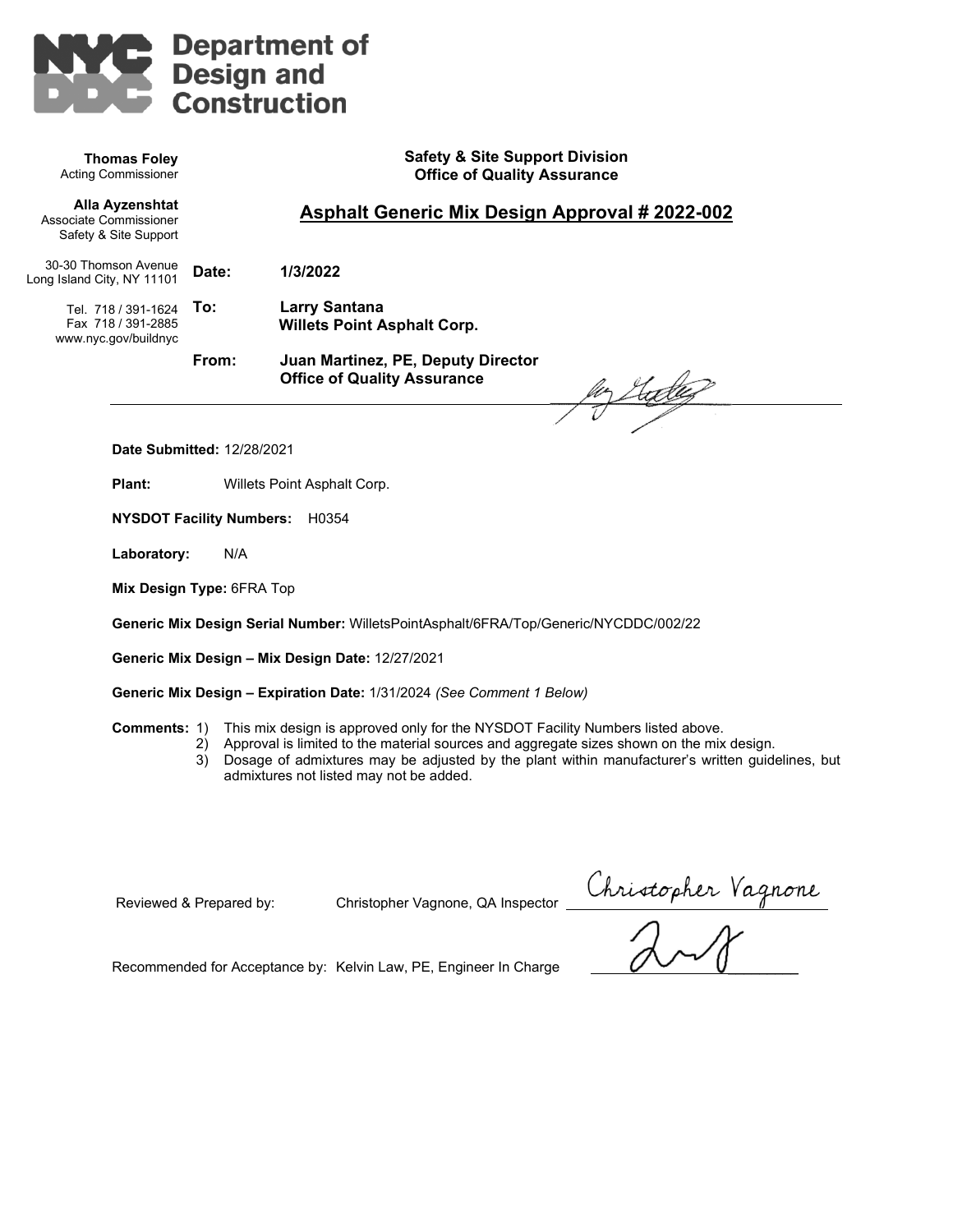

**ASPHALT JOB MIX FORMULA SHEET - 6F RA TOP MIX**

| <b>NYSDOT FACILITY #:</b><br><b>PLANT ADDRESS:</b>                                  | H0354<br><b>FLUSHING</b>                                                                                 |                                                        |                |                         |                                                      |                 |               |                                                                                                                                                                          |                                                                                                                                                                                                                                            |                                           |           |
|-------------------------------------------------------------------------------------|----------------------------------------------------------------------------------------------------------|--------------------------------------------------------|----------------|-------------------------|------------------------------------------------------|-----------------|---------------|--------------------------------------------------------------------------------------------------------------------------------------------------------------------------|--------------------------------------------------------------------------------------------------------------------------------------------------------------------------------------------------------------------------------------------|-------------------------------------------|-----------|
|                                                                                     |                                                                                                          |                                                        |                |                         |                                                      | PREPARED BY:    |               | <b>LARRY SANTANA</b>                                                                                                                                                     |                                                                                                                                                                                                                                            |                                           |           |
|                                                                                     |                                                                                                          |                                                        |                |                         |                                                      | COMPANY:        |               |                                                                                                                                                                          | <b>WILLETS POINT ASPHALT</b>                                                                                                                                                                                                               |                                           |           |
|                                                                                     | <b>NEW YORK</b>                                                                                          |                                                        |                |                         |                                                      | PLANT QC MGR:   |               | <b>LARRY SANTANA</b>                                                                                                                                                     |                                                                                                                                                                                                                                            |                                           |           |
| Item                                                                                |                                                                                                          | Supplier / Quarry                                      |                | <b>NYSDOT</b><br>Source | Friction<br>Agg.                                     | Agg.<br>Blend % | Mix %         | Lbs / Ton                                                                                                                                                                |                                                                                                                                                                                                                                            |                                           |           |
|                                                                                     |                                                                                                          |                                                        |                |                         |                                                      |                 | 0.0%          | 0                                                                                                                                                                        |                                                                                                                                                                                                                                            |                                           |           |
| #1 Stone                                                                            |                                                                                                          | Tilcon, Mt Hope, NJ                                    |                | 8-32R                   | Yes                                                  | 30.0%           | 28.9%         | 578                                                                                                                                                                      |                                                                                                                                                                                                                                            |                                           |           |
| #1A Stone                                                                           |                                                                                                          | Tilcon, Mt Hope, NJ                                    |                | 8-32R                   | Yes                                                  | 17.0%           | 16.4%         | 328                                                                                                                                                                      |                                                                                                                                                                                                                                            |                                           |           |
|                                                                                     |                                                                                                          |                                                        |                |                         |                                                      |                 | 0.0%          | 0                                                                                                                                                                        |                                                                                                                                                                                                                                            |                                           |           |
| <b>Manufactured Sand</b>                                                            |                                                                                                          | Tilcon, Mt Hope, NJ                                    |                | 8-32R                   | N/A                                                  | 23.0%           | 22.2%         | 443<br>0                                                                                                                                                                 |                                                                                                                                                                                                                                            |                                           |           |
| <b>Screenings</b><br><b>RAP</b>                                                     |                                                                                                          | Tilcon, Mt Hope, NJ<br><b>Willets Pt Asphalt Corp.</b> |                | 8-32R<br>N/A            | N/A<br><b>Yes</b>                                    | 0.0%<br>30.0%   | 0.0%<br>28.9% | 578                                                                                                                                                                      |                                                                                                                                                                                                                                            |                                           |           |
|                                                                                     |                                                                                                          | RAP % Asphalt:                                         | 6.2%           |                         |                                                      | <b>RAP AC</b>   | 1.8%          | 36                                                                                                                                                                       |                                                                                                                                                                                                                                            |                                           |           |
| All RAP to be from Municipal Sources - Aggregates from State Quarries               |                                                                                                          |                                                        |                |                         |                                                      | RAP Aggregate   | 27.1%         | 542                                                                                                                                                                      |                                                                                                                                                                                                                                            |                                           |           |
|                                                                                     |                                                                                                          |                                                        |                | N/A                     |                                                      |                 | 0.0%          | 0                                                                                                                                                                        |                                                                                                                                                                                                                                            |                                           |           |
|                                                                                     |                                                                                                          | RAP % Asphalt:                                         |                |                         |                                                      | <b>RAP AC</b>   | 0.0%          | 0                                                                                                                                                                        |                                                                                                                                                                                                                                            |                                           |           |
| All RAP to be from Municipal Sources - Aggregates from State Quarries               |                                                                                                          |                                                        |                |                         |                                                      | RAP Aggregate   | 0.0%          | 0                                                                                                                                                                        |                                                                                                                                                                                                                                            |                                           |           |
| Virgin Asphalt                                                                      | Grade:                                                                                                   |                                                        | <b>PG64-22</b> | SG $(G_b)$ :            | 1.034                                                |                 | 3.6%          | 72                                                                                                                                                                       |                                                                                                                                                                                                                                            |                                           |           |
| Total Asphalt Content (P <sub>b</sub> )                                             |                                                                                                          |                                                        |                |                         |                                                      |                 | 5.4%          | 108                                                                                                                                                                      |                                                                                                                                                                                                                                            |                                           |           |
|                                                                                     |                                                                                                          |                                                        |                |                         |                                                      | 100.0%          | 100.0%        | 2,000                                                                                                                                                                    |                                                                                                                                                                                                                                            | QA&CS APPROVAL STAMP                      |           |
| WilletsPointAsphalt/6FRA/Top/Generic/NYCDDC/002/22 Expires: 1/31/2024               |                                                                                                          |                                                        |                |                         | <b>OA&amp;CS SERIAL NUMBER &amp; EXPIRATION DATE</b> |                 |               |                                                                                                                                                                          |                                                                                                                                                                                                                                            |                                           |           |
| <b>Sieve Size</b>                                                                   | $1 - 1/2"$                                                                                               | 1"                                                     | 3/4"           | 1/2"                    | 1/4"                                                 | 1/8"            | # 20          | #40                                                                                                                                                                      | #80                                                                                                                                                                                                                                        | # 200                                     | $P_{b}$   |
| <b>Specification Limits</b>                                                         | 100-100                                                                                                  | 100-100                                                | 100-100        | 95-100                  | 58-72                                                | 36-54           | 15-32         | $8 - 25$                                                                                                                                                                 | 4-16                                                                                                                                                                                                                                       | $2 - 6$                                   | $5 - 6.2$ |
| <b>JMF Target</b>                                                                   | 100                                                                                                      | 100                                                    | 100            | 100                     | 65                                                   | 41              | 24            | 17                                                                                                                                                                       | 9                                                                                                                                                                                                                                          | 4                                         | 5.4       |
| <b>JMF Range</b><br>100                                                             | 100-100                                                                                                  | 100-100                                                | 100-100        | 100-100                 | 60-70                                                | 37-45           | $20 - 28$     | 13-21                                                                                                                                                                    | $6 - 12$                                                                                                                                                                                                                                   | $2 - 6$                                   | $5 - 6.1$ |
| 90<br>80<br>70<br>Date: 1/3/<br>60<br>Percent Passing<br>50<br>40<br>30<br>20<br>10 | <b>APPROVED</b><br>NYCDDC QA<br><b>Project ID: Generic</b><br>og Number: 2022-002<br><b>Reviewer: CV</b> | 2022                                                   |                |                         |                                                      |                 |               | I certify that this mix design meets all DDC specifications<br>and that all RAP used is from municipal sources, with<br>I certify that this mix design meets all NYC DDC | <b>Plant QC Manager's Certification</b><br>Larry Santana<br>Signature of Plant QC Manager<br><b>Preparer's Certification</b><br>specifications.<br>Larry Santana<br>Signature of Preparer / NYS PE<br>If Prepared by 3rd Party Laboratory, | aggregates from NYSDOT approved quarries. |           |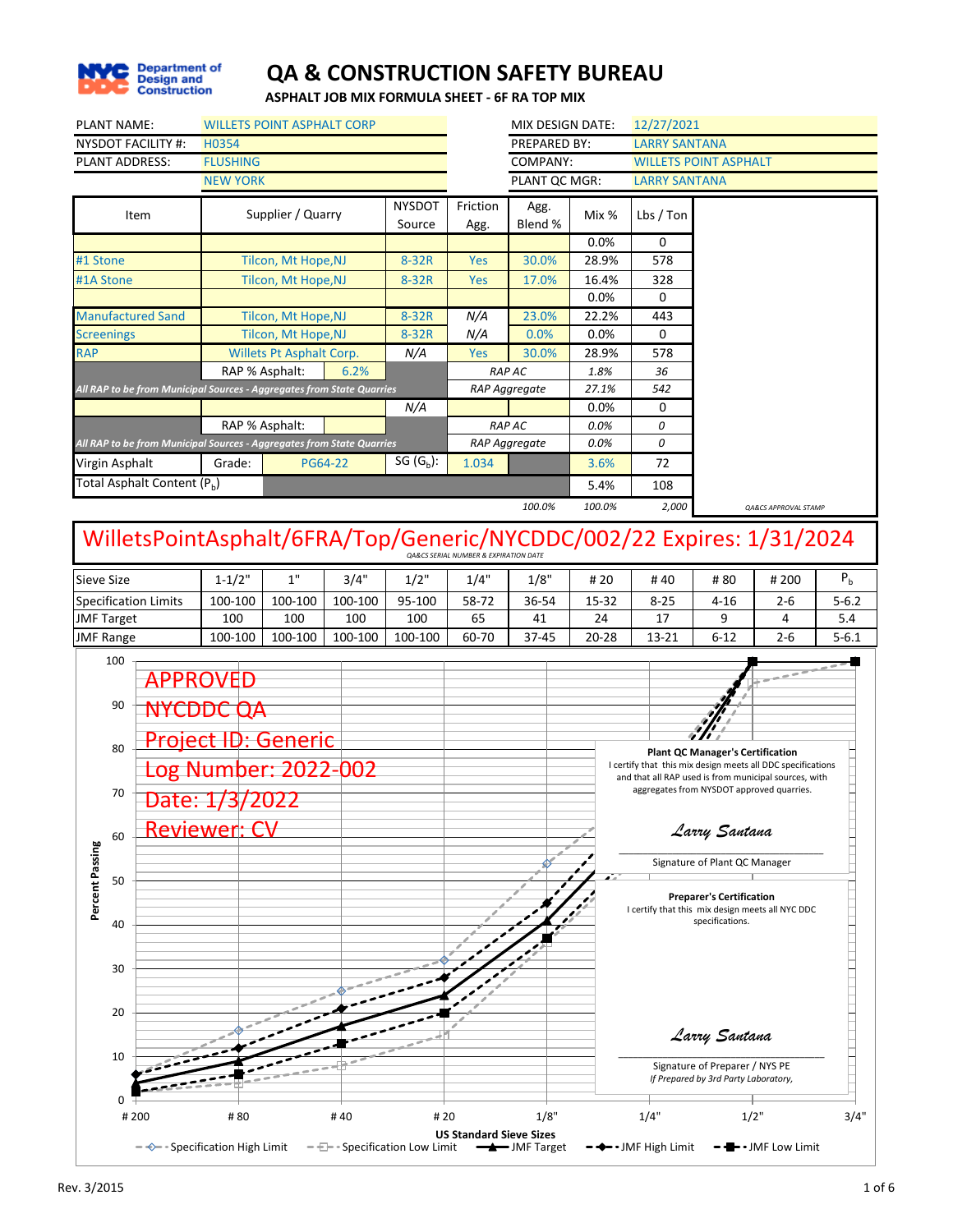

**ASPHALT COMBINED GRADATION WORKSHEET - 6F RA TOP MIX**

PLANT NAME: WILLETS POINT ASPHALT CORP NYSDOT FACILITY #: H0354 MIX DESIGN DATE: 12/27/2021

```
NYSDOT FACILITY #:
```

|        |        |          |        |          |        | <b>Average Bin Gradations</b> |        |          |        |                      |            |        |        |            |        |          |
|--------|--------|----------|--------|----------|--------|-------------------------------|--------|----------|--------|----------------------|------------|--------|--------|------------|--------|----------|
|        |        | Not Used |        | #1 Stone |        | #1A Stone                     |        | Not Used |        | Manufactured<br>Sand | Screenings |        |        | <b>RAP</b> |        | Not Used |
| Sieve  | % Ret. | % Pass   | % Ret. | % Pass   | % Ret. | % Pass                        | % Ret. | % Pass   | % Ret. | % Pass               | % Ret.     | % Pass | % Ret. | % Pass     | % Ret. | % Pass   |
| 1.5"   |        | 100.0    |        | 100.0    |        | 100.0                         |        | 100.0    |        | 100.0                |            | 100.0  |        | 100.0      |        | 100.0    |
| 1"     |        | 100.0    | 0.0    | 100.0    | 0.0    | 100.0                         |        | 100.0    | 0.0    | 100.0                | 0.0        | 100.0  | 0.0    | 100.0      |        | 100.0    |
| 3/4"   |        | 100.0    | 0.0    | 100.0    | 0.0    | 100.0                         |        | 100.0    | 0.0    | 100.0                | 0.0        | 100.0  | 0.0    | 100.0      |        | 100.0    |
| 1/2"   |        | 100.0    | 1.1    | 98.9     | 0.0    | 100.0                         |        | 100.0    | 0.0    | 100.0                | 0.0        | 100.0  | 0.0    | 100.0      |        | 100.0    |
| 1/4"   |        | 100.0    | 83.5   | 15.4     | 11.1   | 88.9                          |        | 100.0    | 0.0    | 100.0                | 0.0        | 100.0  | 25.2   | 74.8       |        | 100.0    |
| 1/8"   |        | 100.0    | 14.0   | 1.4      | 73.1   | 15.8                          |        | 100.0    | 5.5    | 94.5                 | 13.3       | 86.7   | 21.9   | 52.9       |        | 100.0    |
| #20    |        | 100.0    | 0.0    | 1.4      | 13.5   | 2.3                           |        | 100.0    | 38.0   | 56.5                 | 40.5       | 46.2   | 19.5   | 33.4       |        | 100.0    |
| #40    |        | 100.0    | 0.0    | 1.4      | 0.0    | 2.3                           |        | 100.0    | 19.0   | 37.5                 | 13.0       | 33.2   | 9.2    | 24.2       |        | 100.0    |
| #80    |        | 100.0    | 0.0    | 1.4      | 0.0    | 2.3                           |        | 100.0    | 20.5   | 17.0                 | 15.0       | 18.2   | 10.8   | 13.4       |        | 100.0    |
| #200   |        | 100.0    | 0.0    | 1.4      | 0.0    | 2.3                           |        | 100.0    | 13.5   | 3.5                  | 8.0        | 10.2   | 5.2    | 8.2        |        | 100.0    |
| Pan    |        |          | 1.4    |          | 2.3    |                               |        |          | 3.5    |                      | 10.2       |        | 8.2    |            |        |          |
| Totals | 0.0    |          | 100.0  |          | 100.0  |                               | 0.0    |          | 100.0  |                      | 100.0      |        | 100.0  |            | 0.0    |          |
|        |        |          |        |          |        |                               |        |          |        |                      |            |        |        |            |        |          |

| Stockpiles Sampled By: | <b>DAWID JANIK</b> | Date Sampled: | 202 |
|------------------------|--------------------|---------------|-----|
|                        |                    |               |     |

Gradation Technician: DAWID JANIK Date Tested: 12/20/2021

#### **Coarse Aggregate Specific Gravity per ASTM C127**

*Discard portion of sample that passes the 1/4 sieve.*

*Only Perform this test if aggregate is 10% or more coarse (less than 90% passing the 1/4" sieve)*

|                   | Not Used       | #1 Stone   | #1A Stone  | Not Used       | Manufactured<br>Sand | Screenings     | RAP    | Not Used  |
|-------------------|----------------|------------|------------|----------------|----------------------|----------------|--------|-----------|
| % Coarse Agg.     | ---            | 84.6%      | 11.1%      | $\cdots$       | 0.0%                 | 0.0%           | 25.2%  | $---$     |
| Test Required?    | N <sub>O</sub> | <b>YES</b> | <b>YES</b> | N <sub>O</sub> | N <sub>O</sub>       | N <sub>O</sub> | YES    | <b>NO</b> |
| A) Wt. in Air     |                | 1513.0     | 1470.1     |                |                      |                | 1015.0 |           |
| B) Wt. SSD        |                | 1517.5     | 1475.0     |                |                      |                | 1021.1 |           |
| C) Wt. in Water   |                | 955.2      | 927.0      |                |                      |                | 638.2  |           |
| $G_{sb}$ (A/(B-C) | ---            | 2.691      | 2.683      | ---            | $---$                | $- - -$        | 2.651  | $\cdots$  |
| $Gsa (A/(A-C))$   | ---            | 2.712      | 2.707      | ---            | $---$                | $- - -$        | 2.694  | $- - -$   |

#### **Fine Aggregate Specific Gravity per ASTM C128**

*Discard portion of sample that does not pass the #4 sieve. Only Perform this test if 10% or more passes the 1/4" Sieve.*

|                     | Not Used | #1 Stone   | #1A Stone  | Not Used | Manufactured<br>Sand | Screenings | <b>RAP</b> | Not Used |
|---------------------|----------|------------|------------|----------|----------------------|------------|------------|----------|
| % Fine Agg.         | ---      | 15.4%      | 88.9%      | ---      | 100.0%               | 100.0%     | 74.8%      | ---      |
| Test Required?      | NO.      | <b>YES</b> | <b>YES</b> | NO.      | YES                  | <b>YES</b> | <b>YES</b> | NO.      |
| A) Wt. in Air       |          | 1513.0     | 1470.1     |          | 499.2                | 498.4      | 1015.0     |          |
| B) Wt. Flask +      |          | 0.0        | 0.0        |          | 679.0                | 682.4      | 0.0        |          |
| Water               |          |            |            |          |                      |            |            |          |
| C) Wt. Flask +      |          | 955.2      | 927.0      |          | 993.0                | 996.1      | 638.2      |          |
| Water + Sample      |          |            |            |          |                      |            |            |          |
| S) Wt. SSD          |          | 1517.5     | 1475.0     |          | 502.2                | 502.0      | 1021.1     |          |
| $Gsb$ (A/(B+S-C)    | ---      | 2.691      | 2.683      | ---      | 2.652                | 2.647      | 2.651      | ---      |
| $G_{sa}$ (A/(B+A-C) | ---      | 2.712      | 2.707      | ---      | 2.695                | 2.698      | 2.694      | ---      |

#### **Combined Aggregate Specific Gravity**

|                          | Not Used | #1 Stone | #1A Stone | Not Used | Manufactured<br>Sand | Screenings | <b>RAP</b> | Not Used |
|--------------------------|----------|----------|-----------|----------|----------------------|------------|------------|----------|
| Combined G <sub>ch</sub> | $- - -$  | 2.691    | 2.683     | $-$      | 2.652                | 2.647      | 2.651      | $---$    |
| Combined G <sub>sa</sub> | $- - -$  | 2.712    | 2.707     | $---$    | 2.695                | 2.698      | 2.694      | $---$    |

S. G. Technician: DAWID JANIK Date Tested: 12/20/2021

#### **Combined Average Gradations, % Passing**

| Bin                  | Agg<br>Blend | 1.5"  | 1"    | 3/4"                    | 1/2"   | 1/4"  | 1/8"  | #20   | #40      | #80      | #200    |
|----------------------|--------------|-------|-------|-------------------------|--------|-------|-------|-------|----------|----------|---------|
| Not Used             | 0.0%         | 0.0   | 0.0   | 0.0                     | 0.0    | 0.0   | 0.0   | 0.0   | 0.0      | 0.0      | 0.0     |
| #1 Stone             | 30.0%        | 30.0  | 30.0  | 30.0                    | 29.7   | 4.6   | 0.4   | 0.4   | 0.4      | 0.4      | 0.4     |
| #1A Stone            | 17.0%        | 17.0  | 17.0  | 17.0                    | 17.0   | 15.1  | 2.7   | 0.4   | 0.4      | 0.4      | 0.4     |
| Not Used             | 0.0%         | 0.0   | 0.0   | 0.0                     | 0.0    | 0.0   | 0.0   | 0.0   | 0.0      | 0.0      | 0.0     |
| Manufactured Sand    | 23.0%        | 23.0  | 23.0  | 23.0                    | 23.0   | 23.0  | 21.7  | 13.0  | 8.6      | 3.9      | 0.8     |
| Screenings           | 0.0%         | 0.0   | 0.0   | 0.0                     | 0.0    | 0.0   | 0.0   | 0.0   | 0.0      | 0.0      | 0.0     |
| <b>RAP</b>           | 30.0%        | 30.0  | 30.0  | 30.0                    | 30.0   | 22.4  | 15.9  | 10.0  | 7.3      | 4.0      | 2.5     |
| <b>Not Used</b>      | 0.0%         | 0.0   | 0.0   | 0.0                     | 0.0    | 0.0   | 0.0   | 0.0   | 0.0      | 0.0      | 0.0     |
| Total                | 100.0%       | 100.0 | 100.0 | 100.0                   | 99.7   | 65.2  | 40.7  | 23.8  | 16.7     | 8.7      | 4.1     |
| Specification Limits |              |       |       | 100-100 100-100 100-100 | 95-100 | 58-72 | 36-54 | 15-32 | $8 - 25$ | $4 - 16$ | $2 - 6$ |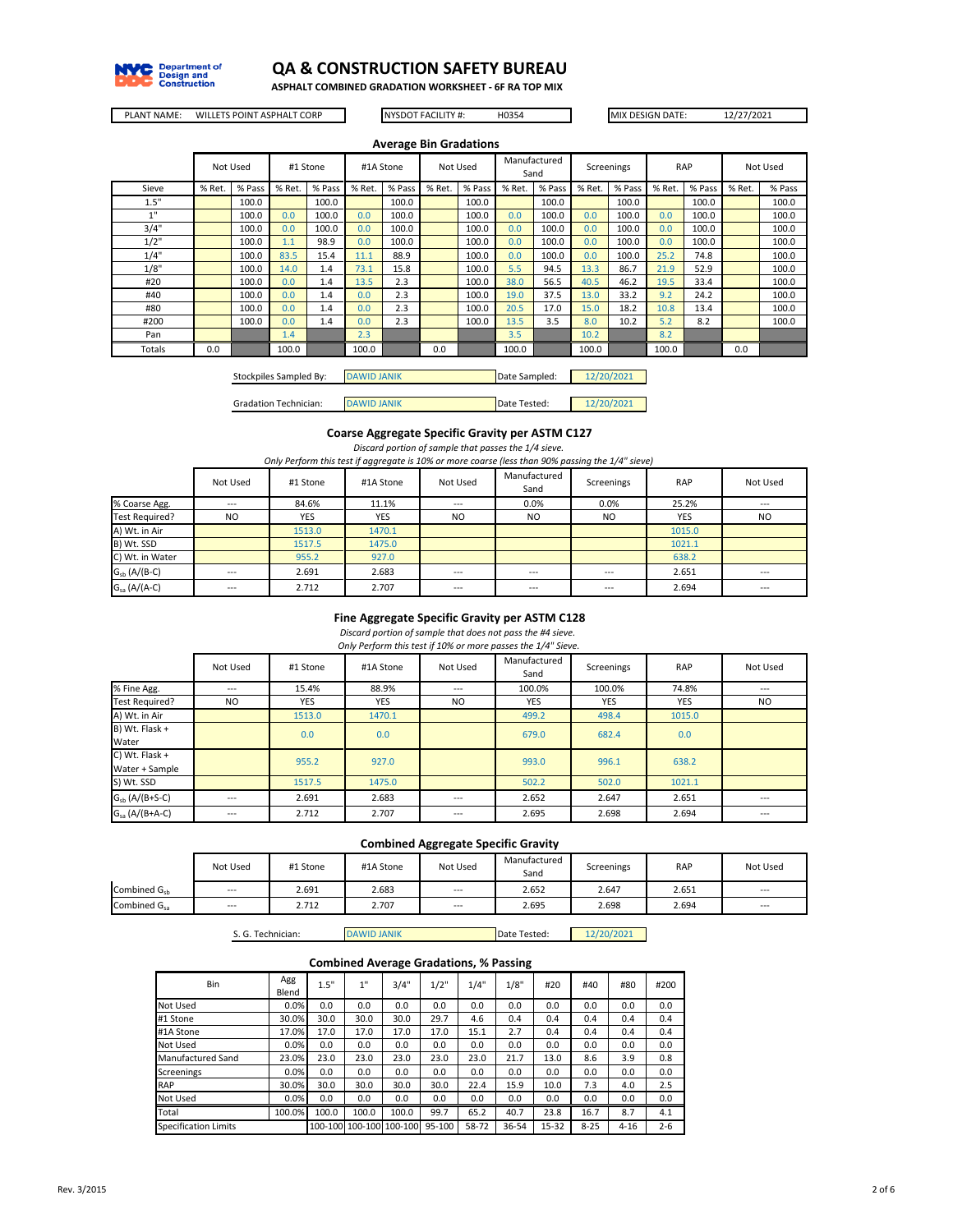

**ASPHALT TRIAL GRADATION WORKSHEET - 6F RA TOP MIX**

÷

÷,

| <b>PLANT NAME:</b>       |                        |               | <b>WILLETS POINT ASPHALT CORP</b> |                |                |      | <b>NYSDOT FACILITY #:</b> |      | H0354                                           |       |       |       | MIX DESIGN DATE: |      | 12/27/2021 |      |        |
|--------------------------|------------------------|---------------|-----------------------------------|----------------|----------------|------|---------------------------|------|-------------------------------------------------|-------|-------|-------|------------------|------|------------|------|--------|
| <b>BATCH 1</b>           | Batch P <sub>h</sub> : |               | 4.5%                              |                |                |      |                           |      |                                                 |       |       |       |                  |      |            |      |        |
|                          | <b>Batch Grams:</b>    |               | 1225.0                            |                |                |      |                           |      | <b>Batch Weights, Retained on Sieve - Grams</b> |       |       |       |                  |      |            |      |        |
| Bin                      |                        | Agg.<br>Blend | Mix<br>Blend                      | Batch<br>Grams | Asph.<br>Grams | 1.5" | 1"                        | 3/4" | 1/2"                                            | 1/4"  | 1/8"  | #20   | #40              | #80  | #200       | Pan  |        |
| Not Used                 |                        | 0.0%          | 0.0%                              | 0.0            |                | 0.0  | 0.0                       | 0.0  | 0.0                                             | 0.0   | 0.0   | 0.0   | 0.0              | 0.0  | 0.0        | 0.0  |        |
| #1 Stone                 |                        | 30.0%         | 28.7%                             | 351.0          |                | 0.0  | 0.0                       | 0.0  | 3.9                                             | 293.1 | 49.1  | 0.0   | 0.0              | 0.0  | 0.0        | 4.9  | 351.0  |
| #1A Stone                |                        | 17.0%         | 16.2%                             | 198.9          |                | 0.0  | 0.0                       | 0.0  | 0.0                                             | 22.1  | 145.4 | 26.8  | 0.0              | 0.0  | 0.0        | 4.6  | 198.9  |
| Not Used                 |                        | 0.0%          | 0.0%                              | 0.0            |                | 0.0  | 0.0                       | 0.0  | 0.0                                             | 0.0   | 0.0   | 0.0   | 0.0              | 0.0  | 0.0        | 0.0  |        |
| <b>Manufactured Sand</b> |                        | 23.0%         | 22.0%                             | 269.1          |                | 0.0  | 0.0                       | 0.01 | 0.0                                             | 0.0   | 14.8  | 102.2 | 51.1             | 55.2 | 36.3       | 9.4  | 269.1  |
| Screenings               |                        | 0.0%          | 0.0%                              | 0.0            |                | 0.0  | 0.0                       | 0.01 | 0.0                                             | 0.0   | 0.0   | 0.0   | 0.0              | 0.0  | 0.0        | 0.0  |        |
| <b>RAP</b>               |                        | 30.0%         | 30.5%                             | 374.2          | 23.2           | 0.0  | 0.0                       | 0.0  | 0.0                                             | 94.3  | 81.9  | 73.0  | 34.4             | 40.4 | 19.5       | 7.5  | 374.2  |
| Not Used                 |                        | 0.0%          | 0.0%                              | 0.0            | 0.0            | 0.0  | 0.0                       | 0.0  | 0.0                                             | 0.0   | 0.0   | 0.0   | 0.0              | 0.0  | 0.0        | 0.0  |        |
| Virgin Asphalt           |                        |               | 2.6%                              | 31.9           | 31.9           |      |                           |      |                                                 |       |       |       |                  |      |            |      | 31.9   |
| <b>Total Mix</b>         |                        | 100.0%        | 100.0%                            | 1225.0         | 55.1           | 0.0  | 0.0                       | 0.01 | 3.9                                             | 409.4 | 291.3 | 202.1 | 85.5             | 95.6 | 55.8       | 26.4 | 1225.0 |
|                          |                        |               |                                   |                | 4.50%          |      |                           |      |                                                 |       |       |       |                  |      |            |      |        |
| <b>BATCH 2</b>           | Batch $P_h$ :          |               | 5.0%                              |                |                |      |                           |      |                                                 |       |       |       |                  |      |            |      |        |
|                          | <b>Batch Grams:</b>    |               | 1225.0                            |                |                |      |                           |      | <b>Batch Weights, Retained on Sieve - Grams</b> |       |       |       |                  |      |            |      |        |
|                          |                        |               | .                                 | $\sim$ $\sim$  |                |      |                           |      |                                                 |       |       |       |                  |      |            |      |        |

 $\overline{a}$ 

|                   | <b>PULLIO</b> PULLIO |               | -----        |                  |                  |      |      |      |      | baten weights, netamed on sieve Grams |                  |       |      |                  |      |      |        |
|-------------------|----------------------|---------------|--------------|------------------|------------------|------|------|------|------|---------------------------------------|------------------|-------|------|------------------|------|------|--------|
| Bin               |                      | Agg.<br>Blend | Mix<br>Blend | Batch<br>Grams   | Asph.<br>Grams   | 1.5" | 4.11 | 3/4" | 1/2" | 1/4"                                  | 1/8"             | #20   | #40  | #80              | #200 | Pan  |        |
| Not Used          |                      | 0.0%          | 0.0%         | 0.01             |                  | 0.0  | 0.0  | 0.0  | 0.0  | 0.0                                   | 0.0 <sub>1</sub> | 0.0   | 0.0  | 0.0 <sub>1</sub> | 0.0  | 0.0  | 0.0    |
| #1 Stone          |                      | 30.0%         | 28.5%        | 349.1            |                  | 0.0  | 0.0  | 0.0  | 3.8  | 291.5                                 | 48.9             | 0.01  | 0.0  | 0.0              | 0.0  | 4.9  | 349.1  |
| #1A Stone         |                      | 17.0%         | 16.2%        | 197.8            |                  | 0.0  | 0.0  | 0.0  | 0.0  | 22.0                                  | 144.6            | 26.7  | 0.0  | 0.0              | 0.0  | 4.6  | 197.8  |
| Not Used          |                      | 0.0%          | $0.0\%$      | 0.01             |                  | 0.0  | 0.0  | 0.0  | 0.0  | 0.0                                   | 0.0 <sub>1</sub> | 0.01  | 0.0  | 0.0              | 0.0  | 0.0  | 0.0    |
| Manufactured Sand |                      | 23.0%         | 21.9%        | 267.7            |                  | 0.0  | 0.0  | 0.0  | 0.0  | 0.0                                   | 14.7             | 101.7 | 50.9 | 54.9             | 36.1 | 9.4  | 267.7  |
| Screenings        |                      | 0.0%          | $0.0\%$      | 0.0              |                  | 0.0  | 0.0  | 0.0  | 0.0  | 0.0                                   | 0.0 <sub>1</sub> | 0.01  | 0.0  | 0.0 <sub>1</sub> | 0.0  | 0.0  | 0.0    |
| <b>RAP</b>        |                      | 30.0%         | 30.4%        | 372.2            | 23.1             | 0.0  | 0.0  | 0.0  | 0.0  | 93.8                                  | 81.5             | 72.6  | 34.2 | 40.2             | 19.4 | 7.4  | 372.2  |
| Not Used          |                      | 0.0%          | $0.0\%$      | 0.0 <sub>1</sub> | 0.0 <sub>1</sub> | 0.0  | 0.0  | 0.0  | 0.0  | 0.0                                   | 0.0 <sub>1</sub> | 0.0   | 0.0  | 0.0              | 0.0  | 0.0  | 0.0    |
| Virgin Asphalt    |                      |               | 3.1%         | 38.2             | 38.2             |      |      |      |      |                                       |                  |       |      |                  |      |      | 38.2   |
| <b>Total Mix</b>  |                      | 100.0%        | 100.0%       | 1225.0           | 61.3             | 0.0  | 0.0  | 0.0  | 3.8  | 407.3                                 | 289.7            | 201.0 | 85.1 | 95.1             | 55.5 | 26.3 | 1225.0 |
|                   |                      |               |              |                  | 5.00%            |      |      |      |      |                                       |                  |       |      |                  |      |      |        |

| <b>BATCH 3</b>           | Batch P <sub>h</sub> : | 5.5%   |                  |       |      |     |      |      |                                                 |                  |                  |                  |                  |      |      |        |
|--------------------------|------------------------|--------|------------------|-------|------|-----|------|------|-------------------------------------------------|------------------|------------------|------------------|------------------|------|------|--------|
|                          | <b>Batch Grams:</b>    | 1225.0 |                  |       |      |     |      |      | <b>Batch Weights, Retained on Sieve - Grams</b> |                  |                  |                  |                  |      |      |        |
| Bin                      | Agg.                   | Mix    | Batch            | Asph. | 1.5" | 4H  | 3/4" | 1/2" | 1/4"                                            | 1/8"             | #20              | #40              | #80              | #200 | Pan  |        |
|                          | Blend                  | Blend  | Grams            | Grams |      |     |      |      |                                                 |                  |                  |                  |                  |      |      |        |
| Not Used                 | 0.0%                   | 0.0%   | 0.0 <sub>1</sub> |       | 0.0  | 0.0 | 0.0  | 0.0  | 0.0                                             | 0.0 <sub>1</sub> | 0.01             | 0.0              | 0.0 <sub>1</sub> | 0.0  | 0.0  | 0.0    |
| #1 Stone                 | 30.0%                  | 28.4%  | 347.3            |       | 0.0  | 0.0 | 0.0  | 3.8  | 290.0                                           | 48.6             | 0.0 <sub>1</sub> | 0.0 <sub>1</sub> | 0.0 <sub>1</sub> | 0.0  | 4.9  | 347.3  |
| #1A Stone                | 17.0%                  | 16.1%  | 196.8            |       | 0.0  | 0.0 | 0.0  | 0.0  | 21.8                                            | 143.9            | 26.6             | 0.0 <sub>1</sub> | 0.0 <sub>1</sub> | 0.0  | 4.5  | 196.8  |
| Not Used                 | 0.0%                   | 0.0%   | 0.0              |       | 0.0  | 0.0 | 0.0  | 0.0  | 0.0                                             | 0.0 <sub>1</sub> | 0.0 <sub>1</sub> | 0.0 <sub>1</sub> | 0.0              | 0.0  | 0.0  | 0.0    |
| <b>Manufactured Sand</b> | 23.0%                  | 21.7%  | 266.3            |       | 0.0  | 0.0 | 0.0  | 0.0  | 0.0                                             | 14.6             | 101.2            | 50.6             | 54.6             | 35.9 | 9.3  | 266.3  |
| Screenings               | 0.0%                   | 0.0%   | 0.0              |       | 0.0  | 0.0 | 0.0  | 0.0  | 0.0                                             | 0.0 <sub>1</sub> | 0.01             | 0.0              | 0.0              | 0.0  | 0.0  | 0.0    |
| <b>RAP</b>               | 30.0%                  | 30.2%  | 370.2            | 23.0  | 0.0  | 0.0 | 0.0  | 0.0  | 93.3                                            | 81.1             | 72.2             | 34.1             | 40.0             | 19.3 | 7.4  | 370.2  |
| Not Used                 | 0.0%                   | 0.0%   | 0.0 <sub>1</sub> | 0.0   | 0.0  | 0.0 | 0.0  | 0.0  | 0.0 <sub>1</sub>                                | 0.0 <sub>1</sub> | 0.01             | 0.0 <sub>1</sub> | 0.0 <sub>1</sub> | 0.0  | 0.0  | 0.0    |
| Virgin Asphalt           |                        | 3.6%   | 44.4             | 44.4  |      |     |      |      |                                                 |                  |                  |                  |                  |      |      | 44.4   |
| <b>Total Mix</b>         | 100.0%                 | 100.0% | 1225.0           | 67.4  | 0.0  | 0.0 | 0.0  | 3.8  | 405.1                                           | 288.2            | 199.9            | 84.7             | 94.6             | 55.2 | 26.1 | 1225.0 |
|                          |                        |        |                  | 5.50% |      |     |      |      |                                                 |                  |                  |                  |                  |      |      |        |

| <b>BATCH 4</b>    | Batch $P_h$ :       | 6.0%   |        |       |      |      |      |                                                 |       |       |                  |                  |                  |      |      |        |
|-------------------|---------------------|--------|--------|-------|------|------|------|-------------------------------------------------|-------|-------|------------------|------------------|------------------|------|------|--------|
|                   | <b>Batch Grams:</b> | 1225.0 |        |       |      |      |      | <b>Batch Weights, Retained on Sieve - Grams</b> |       |       |                  |                  |                  |      |      |        |
| Bin               | Agg.                | Mix    | Batch  | Asph. | 1.5" | 4.11 | 3/4" | 1/2"                                            | 1/4"  | 1/8"  | #20              | #40              | #80              | #200 | Pan  |        |
|                   | Blend               | Blend  | Grams  | Grams |      |      |      |                                                 |       |       |                  |                  |                  |      |      |        |
| Not Used          | 0.0%                | 0.0%   | 0.0    |       | 0.0  | 0.0  | 0.0  | 0.0                                             | 0.0   | 0.0   | 0.0 <sub>1</sub> | 0.0 <sub>1</sub> | 0.01             | 0.0  | 0.0  | 0.0    |
| #1 Stone          | 30.0%               | 28.2%  | 345.5  |       | 0.0  | 0.0  | 0.0  | 3.8                                             | 288.5 | 48.4  | 0.0 <sub>1</sub> | 0.0 <sub>1</sub> | 0.0 <sub>1</sub> | 0.0  | 4.8  | 345.5  |
| #1A Stone         | 17.0%               | 16.0%  | 195.8  |       | 0.0  | 0.0  | 0.0  | 0.0                                             | 21.7  | 143.1 | 26.4             | 0.0 <sub>1</sub> | 0.01             | 0.0  | 4.5  | 195.8  |
| Not Used          | 0.0%                | 0.0%   | 0.0    |       | 0.0  | 0.0  | 0.0  | 0.0                                             | 0.0   | 0.0   | 0.0 <sub>1</sub> | 0.0 <sub>1</sub> | 0.01             | 0.0  | 0.0  | 0.0    |
| Manufactured Sand | 23.0%               | 21.6%  | 264.8  |       | 0.0  | 0.0  | 0.0  | 0.0                                             | 0.0   | 14.6  | 100.6            | 50.3             | 54.3             | 35.8 | 9.3  | 264.8  |
| <b>Screenings</b> | 0.0%                | 0.0%   | 0.0    |       | 0.0  | 0.0  | 0.0  | 0.0                                             | 0.0   | 0.0   | 0.0 <sub>1</sub> | 0.0 <sub>1</sub> | 0.0 <sub>1</sub> | 0.0  | 0.0  | 0.0    |
| <b>RAP</b>        | 30.0%               | 30.1%  | 368.3  | 22.8  | 0.0  | 0.0  | 0.0  | 0.0                                             | 92.8  | 80.7  | 71.8             | 33.9             | 39.8             | 19.2 | 7.4  | 368.3  |
| Not Used          | 0.0%                | 0.0%   | 0.01   | 0.0   | 0.0  | 0.0  | 0.0  | 0.0                                             | 0.0   | 0.0   | 0.0 <sub>1</sub> | 0.01             | 0.0 <sub>1</sub> | 0.0  | 0.0  | 0.0    |
| Virgin Asphalt    |                     | 4.1%   | 50.7   | 50.7  |      |      |      |                                                 |       |       |                  |                  |                  |      |      | 50.7   |
| Total Mix         | 100.0%              | 100.0% | 1225.0 | 73.5  | 0.0  | 0.0  | 0.0  | 3.8                                             | 403.0 | 286.7 | 198.9            | 84.2             | 94.1             | 54.9 | 26.0 | 1225.0 |
|                   |                     |        |        | 6.00% |      |      |      |                                                 |       |       |                  |                  |                  |      |      |        |

| <b>BATCH 5</b>    | Batch P <sub>h</sub> : | 6.5%   |        |       |      |      |                  |                                                 |       |       |                  |                  |                  |      |      |        |
|-------------------|------------------------|--------|--------|-------|------|------|------------------|-------------------------------------------------|-------|-------|------------------|------------------|------------------|------|------|--------|
|                   | <b>Batch Grams:</b>    | 1225.0 |        |       |      |      |                  | <b>Batch Weights, Retained on Sieve - Grams</b> |       |       |                  |                  |                  |      |      |        |
| Bin               | Agg.                   | Mix    | Batch  | Asph. | 1.5" | 4.11 | 3/4"             | 1/2"                                            | 1/4"  | 1/8"  | #20              | #40              | #80              | #200 | Pan  |        |
|                   | Blend                  | Blend  | Grams  | Grams |      |      |                  |                                                 |       |       |                  |                  |                  |      |      |        |
| Not Used          | 0.0%                   | 0.0%   | 0.0    |       | 0.0  | 0.0  | 0.0              | 0.0                                             | 0.0   | 0.0   | 0.0              | 0.0 <sub>1</sub> | 0.0              | 0.0  | 0.0  | 0.0    |
| #1 Stone          | 30.0%                  | 28.1%  | 343.6  |       | 0.0  | 0.0  | 0.0              | 3.8                                             | 286.9 | 48.1  | 0.0 <sub>1</sub> | 0.0 <sub>1</sub> | 0.0 <sub>1</sub> | 0.0  | 4.8  | 343.6  |
| #1A Stone         | 17.0%                  | 15.9%  | 194.7  |       | 0.0  | 0.0  | 0.0              | 0.0                                             | 21.6  | 142.3 | 26.3             | 0.0 <sub>1</sub> | 0.0 <sub>1</sub> | 0.0  | 4.5  | 194.7  |
| Not Used          | 0.0%                   | 0.0%   | 0.01   |       | 0.0  | 0.0  | 0.0              | 0.0                                             | 0.0   | 0.01  | 0.0 <sub>1</sub> | 0.0 <sub>1</sub> | 0.0 <sub>1</sub> | 0.0  | 0.0  | 0.0    |
| Manufactured Sand | 23.0%                  | 21.5%  | 263.4  |       | 0.0  | 0.0  | 0.0              | 0.0                                             | 0.0   | 14.5  | 100.1            | 50.1             | 54.0             | 35.6 | 9.2  | 263.4  |
| <b>Screenings</b> | 0.0%                   | 0.0%   | 0.01   |       | 0.0  | 0.0  | 0.0              | 0.0                                             | 0.0   | 0.01  | 0.0 <sub>1</sub> | 0.0 <sub>1</sub> | 0.0 <sub>1</sub> | 0.0  | 0.0  | 0.0    |
| <b>RAP</b>        | 30.0%                  | 29.9%  | 366.3  | 22.7  | 0.0  | 0.0  | 0.0              | 0.0 <sub>1</sub>                                | 92.3  | 80.2  | 71.4             | 33.7             | 39.6             | 19.0 | 7.3  | 366.3  |
| Not Used          | 0.0%                   | 0.0%   | 0.0    | 0.0   | 0.0  | 0.0  | 0.0              | 0.0                                             | 0.0   | 0.0   | 0.0              | 0.0 <sub>1</sub> | 0.0              | 0.0  | 0.0  | 0.0    |
| Virgin Asphalt    |                        | 4.6%   | 56.9   | 56.9  |      |      |                  |                                                 |       |       |                  |                  |                  |      |      | 56.9   |
| <b>Total Mix</b>  | 100.0%                 | 100.0% | 1225.0 | 79.6  | 0.0  | 0.0  | 0.0 <sub>1</sub> | 3.8                                             | 400.8 | 285.2 | 197.8            | 83.8             | 93.6             | 54.6 | 25.8 | 1225.0 |
|                   |                        |        |        | 6.50% |      |      |                  |                                                 |       |       |                  |                  |                  |      |      |        |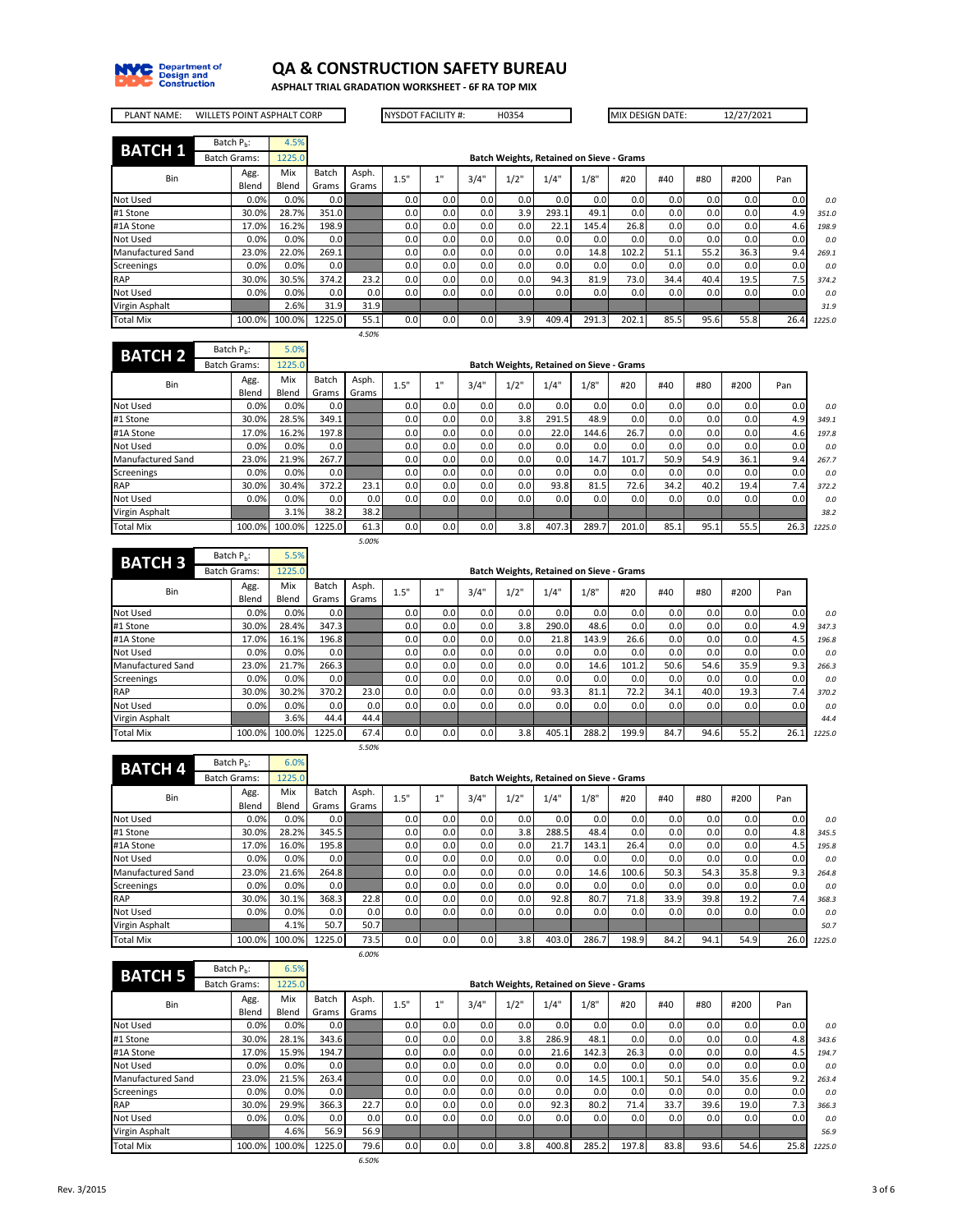

**ASPHALT MAXIMUM DENSITY & MARSHALL PROPERTIES WORKSHEET - 6F RA TOP MIX**

PLANT NAME: MIX DESIGN DATE: WILLETS POINT ASPHALT CORP NYSDOT FACILITY #:

NYSDOT FACILITY #: H0354

12/27/2021

## **Theoretical Maximum Specific Gravity Gmm per ASTM D2041**

| <b>Trial Batch</b>                      |        |        |        |        |        |        |        |        |        |        |  |
|-----------------------------------------|--------|--------|--------|--------|--------|--------|--------|--------|--------|--------|--|
| IР,                                     |        | 4.5%   |        | 5.0%   |        | 5.5%   |        | 6.0%   |        | 6.5%   |  |
| A) Sample in Air (grams)                | 2020.0 | 2015.2 | 2013.2 | 2010.2 | 2005.2 | 2001.5 | 2030.2 | 2027.1 | 2069.0 | 2055.5 |  |
| B) Pycnometer in Water (Grams)          | 1285.5 | 1293.1 | 1285.5 | 1293.1 | 1285.5 | 1293.1 | 1285.5 | 1293.1 | 1285.5 | 1293.1 |  |
| C) Sample & Pycnometer in Water (Grams) | 2503.1 | 2507.5 | 2493.2 | 2498.2 | 2480.9 | 2487.5 | 2490.0 | 2495.0 | 2507.2 | 2505.0 |  |
| $G_{mm}$ (A/(A+B-C))                    | 2.517  | 2.516  | 2.499  | 2.497  | 2.476  | 2.480  | 2.459  | 2.456  | 2.442  | 2.437  |  |
| Average $G_{mm}$                        |        | 2.517  |        | 2.498  |        | 2.478  |        | 2.458  |        | 2.439  |  |
|                                         |        |        |        |        |        |        |        |        |        |        |  |

| Density Technician: | <b>DAWID JANIK</b> | Date Tested: | 12/20/2021 |
|---------------------|--------------------|--------------|------------|
|                     |                    |              |            |

### **Computation of Marshall Mix Properties (75 Blows per Side)**

| Weight         | SSD    | Weight   | Sample | Bulk SG  | Max SG   | % Air     | Unit     | Meas.     | Corr.  | Corr.     | Marshall | Marshall |
|----------------|--------|----------|--------|----------|----------|-----------|----------|-----------|--------|-----------|----------|----------|
| In Air         | Weight | In Water | Volume | $G_{mb}$ | $G_{mm}$ | D<br>`a   | Weight   | Stability | Factor | Stability | Flow     | Quotient |
| Grams          | Grams  | Grams    | CC     | $- - -$  | $---$    | %         | PCF      | lbs       | Ibs    | Ibs       | 0.01"    | lb/0.01" |
| $\overline{A}$ |        |          |        |          |          |           |          |           |        |           | M        | Ν        |
| $---$          | $---$  | $- - -$  | $B-C$  | A/D      | $---$    | $(F-E)/F$ | $E*62.4$ | $---$     | $---$  | J*K       | $\cdots$ | L/M      |

| <b>TRIAL BATCH 1</b> |        |        |       | $P_h = 4.5%$ |       |       |       |       |      |   |      |      |     |
|----------------------|--------|--------|-------|--------------|-------|-------|-------|-------|------|---|------|------|-----|
| Specimen A           | 1222.5 | .224.3 | 702.5 | 521.8        | 2.343 | 2.517 | 6.92% |       | 2600 | - | 2600 | 10.0 | 260 |
| Specimen B           | 1220.4 | 222.3  | 701.8 | 520.4        | 2.345 | 2.517 | 6.83% |       | 2595 |   | 2600 | 9.5  | 274 |
| Specimen C           | 1223.2 | 225.6  | 704.0 | 521.6        | 2.345 | 2.517 | 6.83% |       | 2615 |   | 2620 | 10.5 | 250 |
| Average              |        |        |       |              | 2.344 | 2.517 | 6.87% | 146.3 |      |   | 2610 | 10.0 | 261 |

| <b>TRIAL BATCH 2</b> |        |        |       | $P_h = 5.0\%$ |       |       |       |       |      |         |      |      |     |
|----------------------|--------|--------|-------|---------------|-------|-------|-------|-------|------|---------|------|------|-----|
| Specimen A           | .225.0 | .226.8 | 710.0 | 516.8         | 2.370 | 2.498 | 5.11% |       | 2710 |         | 2710 | 10.5 | 258 |
| Specimen B           | 1221.1 | .222.9 | 704.2 | 518.7         | 2.354 | 2.498 | 5.76% |       | 2790 | <b></b> | 2790 | 10.0 | 279 |
| Specimen C           | 1223.8 | '225.  | 704.8 | 520.4         | 2.352 | 2.498 | 5.86% |       | 2845 |         | 2850 | 9.0  | 317 |
| Average              |        |        |       |               | 2.359 | 2.498 | 5.56% | 147.2 |      |         | 2780 | 9.8  | 285 |

| <b>TRIAL BATCH 3</b> |        |       |       | $P_h = 5.5\%$ |       |       |       |       |      |      |      |     |
|----------------------|--------|-------|-------|---------------|-------|-------|-------|-------|------|------|------|-----|
| Specimen A           | 1224.0 | 226.0 | 711.0 | 515.0         | 2.377 | 2.478 | 4.09% |       | 3000 | 3000 | 10.5 | 286 |
| Specimen B           | 1224.5 | 226.2 | 710.8 | 515.4         | 2.376 | 2.478 | 4.12% |       | 2945 | 2950 | 10.0 | 295 |
| Specimen C           | 1223.9 | 1225. | 709.5 | 515.9         | 2.372 | 2.478 | 4.26% |       | 2990 | 2990 | 11.5 | 260 |
| Average              |        |       |       |               | 2.375 | 2.478 | 4.16% | 148.2 |      | 2980 | 10.7 | 280 |

| <b>TRIAL BATCH 4</b> |        |        |       | $P_h = 6.0\%$ |       |       |       |       |      |      |      |     |
|----------------------|--------|--------|-------|---------------|-------|-------|-------|-------|------|------|------|-----|
| Specimen A           | 1235.0 | :236.5 | 717.5 | 519.0         | 2.380 | 2.458 | 3.19% |       | 3025 | 3030 | 11   | 263 |
| Specimen B           | .236.1 | .237.  | 719.2 | 518.7         | 2.383 | 2.458 | 3.05% |       | 3015 | 3020 | 11.0 | 275 |
| Specimen C           | .238.0 | .239.9 | 720.3 | 519.6         | 2.383 | 2.458 | 3.07% |       | 2965 | 2970 |      | 270 |
| Average              |        |        |       |               | 2.382 | 2.458 | 3.09% | 148.6 |      | 3010 | 11.2 | 269 |

| <b>TRIAL BATCH 5</b> |                      |        |       | $P_h = 6.5%$ |                    |       |       |       |              |            |      |     |
|----------------------|----------------------|--------|-------|--------------|--------------------|-------|-------|-------|--------------|------------|------|-----|
| Specimen A           | 1239.0               | 1241.5 | 722.2 | 519.3        | 2.386              | 2.439 | 2.18% |       | 2675         | 2680       | 11.0 | 244 |
| Specimen B           | 1240.0               | 1242.0 | 723.0 | 519.0        | 2.389              | 2.439 | 2.04% |       | 2500         | 2500       | 12.0 | 208 |
| Specimen C           | 1240.9               | 1241.8 | 721.0 | 520.8        | 2.383              | 2.439 | 2.31% |       | 2475         | 2480       | 11.5 | 216 |
| Average              |                      |        |       |              | 2.386              | 2.439 | 2.17% | 148.9 |              | 2550       | 11.5 | 223 |
|                      |                      |        |       |              |                    |       |       |       |              |            |      |     |
|                      | Marshall Technician: |        |       |              | <b>DAWID JANIK</b> |       |       |       | Date Tested: | 12/20/2021 |      |     |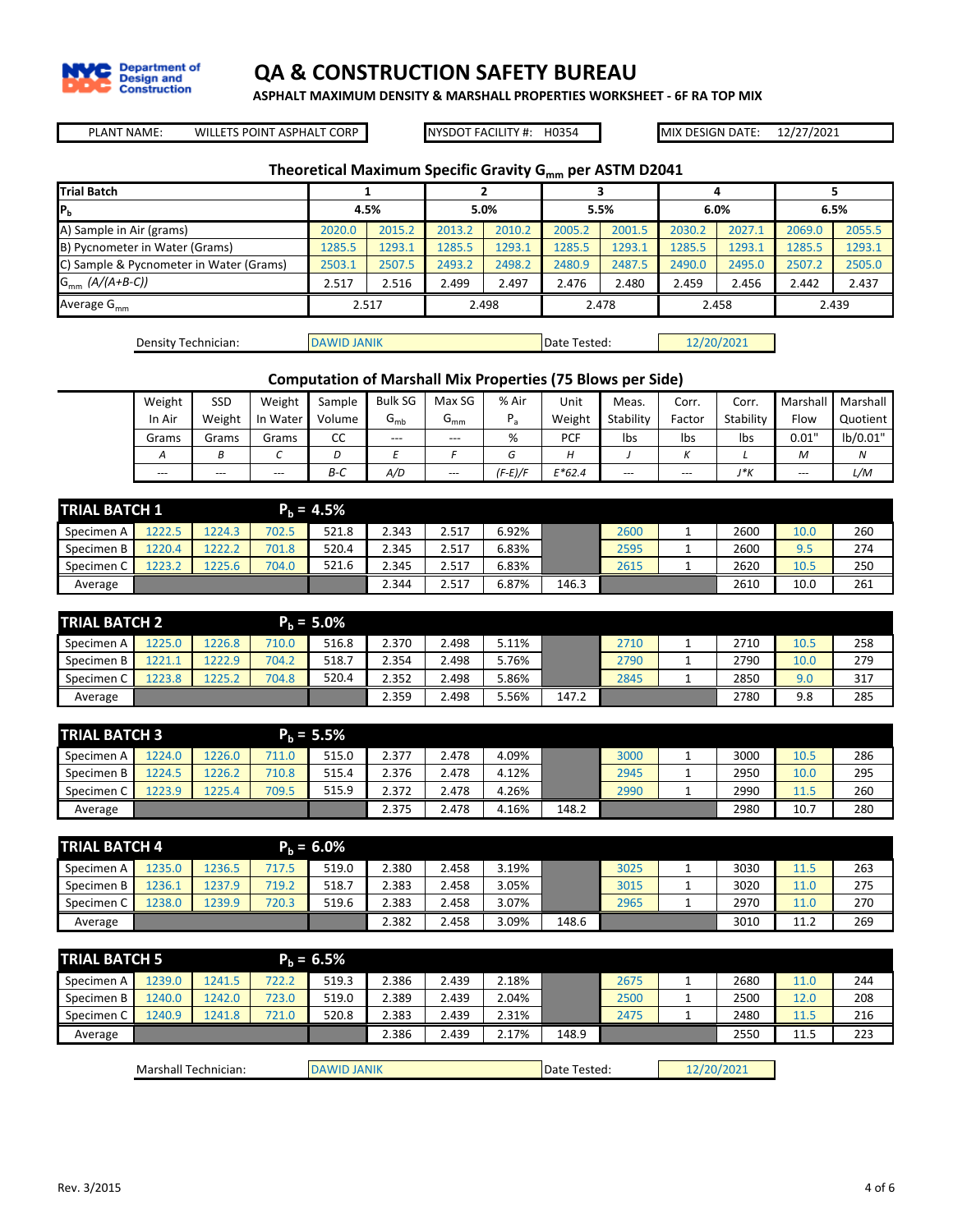

**MIX VOLUMETRIC PROPERTIES WORKSHEET - 6F RA TOP MIX**

| PLANT:          | WILLETS POINT ASPHALT CORP  |                         |          | <b>NYSDOT FACILITY #:</b> |         | H0354   | MIX DESIGN DATE:                       |        | 12/27/2021 |
|-----------------|-----------------------------|-------------------------|----------|---------------------------|---------|---------|----------------------------------------|--------|------------|
|                 |                             |                         |          |                           |         |         |                                        |        |            |
|                 |                             |                         |          |                           |         |         | <b>Total Mix Composition by Weight</b> |        |            |
| Agg.<br>Blend % | <b>Constituent Material</b> | <b>NYSDOT</b><br>Source | $G_{sa}$ | $G_{sb}$                  |         |         | <b>Trial Batch</b>                     |        |            |
|                 |                             |                         |          |                           | 1       | 2       | 3                                      | 4      | 5.         |
| 0.0%            | Not Used                    | ---                     | ---      | ---                       | $0.0\%$ | $0.0\%$ | 0.0%                                   | 0.0%   | $0.0\%$    |
| 30.0%           | #1 Stone                    | $8-32R$                 | 2.712    | 2.691                     | 28.7%   | 28.5%   | 28.4%                                  | 28.2%  | 28.1%      |
| 17.0%           | #1A Stone                   | $8-32R$                 | 2.707    | 2.683                     | 16.2%   | 16.2%   | 16.1%                                  | 16.0%  | 15.9%      |
| 0.0%            | Not Used                    | ---                     | ---      | ---                       | 0.0%    | $0.0\%$ | 0.0%                                   | 0.0%   | $0.0\%$    |
| 23.0%           | Manufactured Sand           | 8-32R                   | 2.695    | 2.652                     | 22.0%   | 21.9%   | 21.7%                                  | 21.6%  | 21.5%      |
| 0.0%            | Screenings                  | $8-32R$                 | 2.698    | 2.647                     | $0.0\%$ | $0.0\%$ | 0.0%                                   | 0.0%   | 0.0%       |
| 30.0%           | <b>RAP</b>                  |                         | 2.694    | 2.651                     | 30.5%   | 30.4%   | 30.2%                                  | 30.1%  | 29.9%      |
| 0.0%            | Not Used                    |                         | ---      | ---                       | 0.0%    | $0.0\%$ | 0.0%                                   | 0.0%   | $0.0\%$    |
|                 | Virgin Asphalt              |                         |          |                           | 2.6%    | 3.1%    | 3.6%                                   | 4.1%   | 4.6%       |
| 100.0%          |                             |                         |          |                           | 100.0%  | 100.0%  | 100.0%                                 | 100.0% | 100.0%     |

|                | <b>Mix General Properties</b>       |  |       |       | <b>Trial Batch</b> |       |       |
|----------------|-------------------------------------|--|-------|-------|--------------------|-------|-------|
|                |                                     |  | 1     | 2     | з                  | 4     | 5.    |
| P <sub>b</sub> | Percent Total Asphalt Binder, %     |  | 4.5%  | 5.0%  | 5.5%               | 6.0%  | 6.5%  |
| $P_{ba}$       | Percent Absorbed Asphalt Binder, %  |  | 0.45% | 0.45% | 0.42%              | 0.39% | 0.36% |
| $P_{be}$       | Percent Effective Asphalt Binder, % |  | 4.07% | 4.58% | 5.11%              | 5.64% | 6.16% |
| DP             | Dust Proportion (0.6 - 1.2 desired) |  | 1.0   | 1.1   | 1.2                | 1.4   | 1.5   |
| $G_{mm}$       | Mix Maximum Specific Gravity        |  | 2.517 | 2.498 | 2.478              | 2.458 | 2.439 |
| $G_{mb}$       | Mix Bulk Specific Gravity           |  | 2.344 | 2.359 | 2.375              | 2.382 | 2.386 |
| $G_{sb}$       | Aggregate Bulk Gravity              |  | 2.668 | 2.668 | 2.668              | 2.668 | 2.668 |
| $G_{se}$       | Aggregate Effective Gravity         |  | 2.699 | 2.699 | 2.697              | 2.695 | 2.693 |
| $G_{sa}$       | Aggregate Apparent Specific Gravity |  | 2.702 | 2.702 | 2.702              | 2.702 | 2.702 |

|            | <b>Mix Acceptance Properties</b>                                    |       | High  |       |       | <b>Trial Batch</b> |       |       |
|------------|---------------------------------------------------------------------|-------|-------|-------|-------|--------------------|-------|-------|
|            |                                                                     | Limit | Limit |       |       | э                  | 4     |       |
| <b>VMA</b> | Voids in Mineral Aggregate, %                                       | 15.5% |       | 16.1% | 16.0% | 15.9%              | 16.1% | 16.4% |
|            | Note: All five trial batches must meet the minimum VMA requirement. |       |       |       |       |                    |       |       |
| <b>VFA</b> | Voids Filled with Asphalt, %                                        | 65%   | 75%   | 57.3% | 65.3% | 73.8%              | 80.8% | 86.8% |
| $P_{a}$    | Percent Air Voids, %                                                | 3.0%  | 5.0%  | 6.9%  | 5.6%  | 4.2%               | 3.1%  | 2.2%  |
|            | Marshall Stability (Corrected), lb                                  | 1500  |       | 2610  | 2780  | 2980               | 3010  | 2550  |
|            | Marshall Flow, 0.01"                                                | 8     | 12    | 10.0  | 9.8   | 10.7               | 11.2  | 11.5  |
| ---        | Marshall Quotient, lb/0.01"                                         | 150   |       | 261   | 285   | 280                | 269I  | 223   |